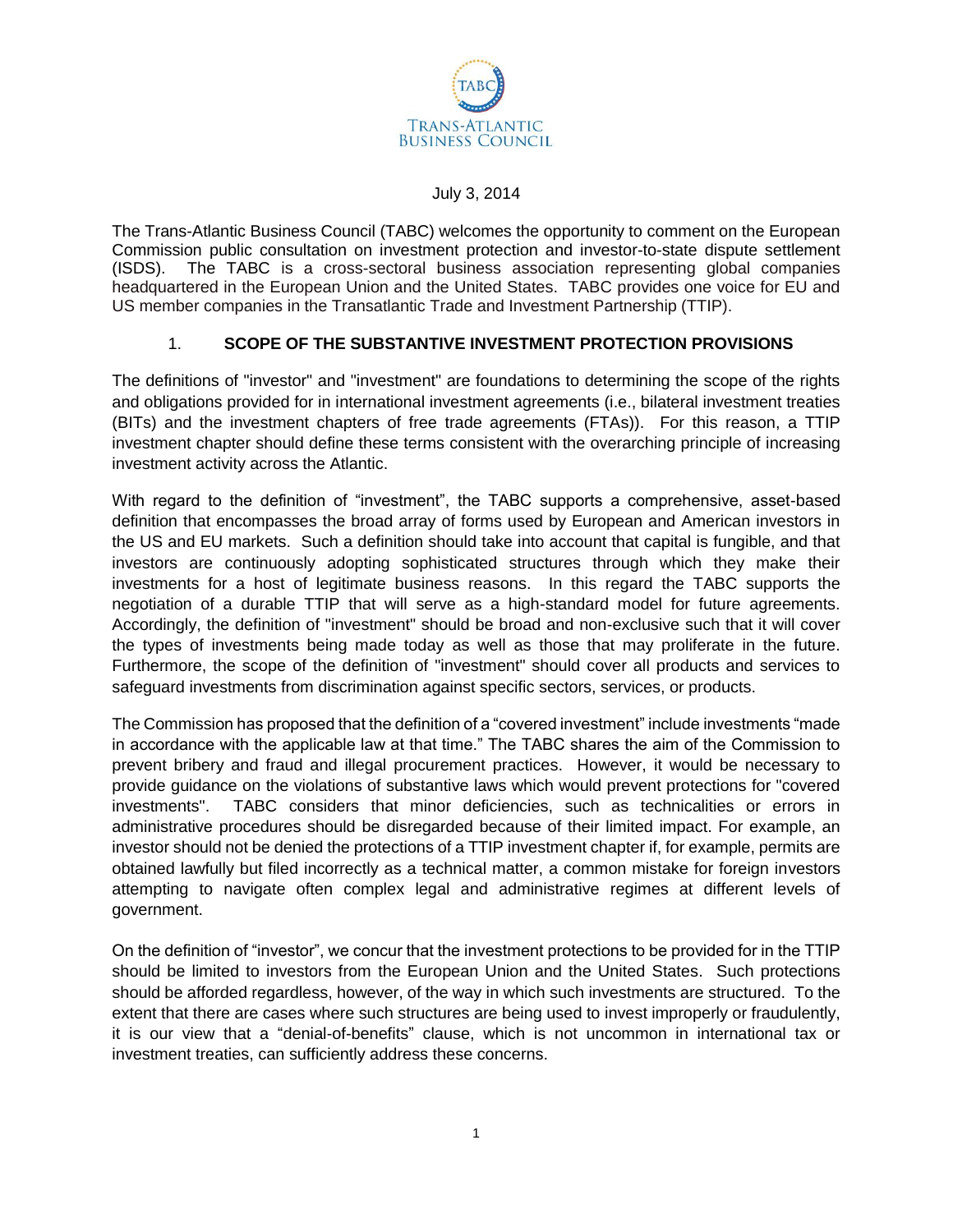

The TABC also supports a definition of "investor" that makes clear that the pre-establishment phase of an investment is covered. This is particularly critical in setting a global standard that will help protect EU and US investors seeking to enter other markets on fair and non-discriminatory terms.

Finally, TABC members believe that an "umbrella clause" should be included in TTIP. Such a clause guarantees that if a host state fails to abide by its contractual obligations to the investor, that the investor may have recourse under the investor-state dispute settlement provisions of the agreement. An umbrella clause, viewed together with the agreement's other substantive investment protections, provides greater certainty to foreign investors who are often making complex foreign investments that include contractual and other undertakings.

### 2. **NON-DISCRIMINATORY TREATMENT FOR INVESTORS**

Non-discrimination is a cornerstone of international economic law and is a core principle of international investment law. However, customary international law and most jurisdictions' domestic law do not provide a general obligation to treat foreign investors no less favorably than domestic nationals. It is therefore important for a TTIP investment chapter to contain both national treatment and most-favored nation (MFN) obligations.

The TABC's view is that the Commission should seek to avoid the inclusion of general exceptions – other than those identified in the reserved list and the sectors traditionally exempted from international investment agreements, such as public procurement and subsidies – that would reduce the scope of the non-discrimination principle. Accordingly, in order to provide greater legal certainty to investors, any non-conforming measures set forth in the TTIP should be explicitly listed and drawn as narrowly as possible.

Finally, the TABC's members are concerned about the application of measures, including those that are reasonable on their face, in an arbitrary or discriminatory manner. In this regard the TABC is concerned about the Commission's proposal to limit the TTIP's MFN clause, which should ensure that covered investors and investments under the TTIP receive at least the same protections for their investments than other foreign investors.

# 3. **FAIR AND EQUITABLE TREATMENT**

"Fair and Equitable Treatment" (FET) ensures foreign investors receive a minimum level of protection against harmful government actions against their investments.

As the Commission itself has recognized, a FET provision is incorporated in almost all modern investment agreements, including those of EU Member States and the United States. Since it is not practicable to anticipate the range of future State actions taken against investors, the FET standard should remain sufficiently flexible and act as a safety net to safeguard investors where the other more specific standards of protection to be provided in the TTIP cannot provide adequate protection.

On the other hand, the TABC sympathizes with the Commission's aim to provide legal certainty and clarity on the scope of application of the FET clause. These clarifications can provide guidance to the ISDS tribunals when interpreting the FET standard with respect to particular fact patterns. At the same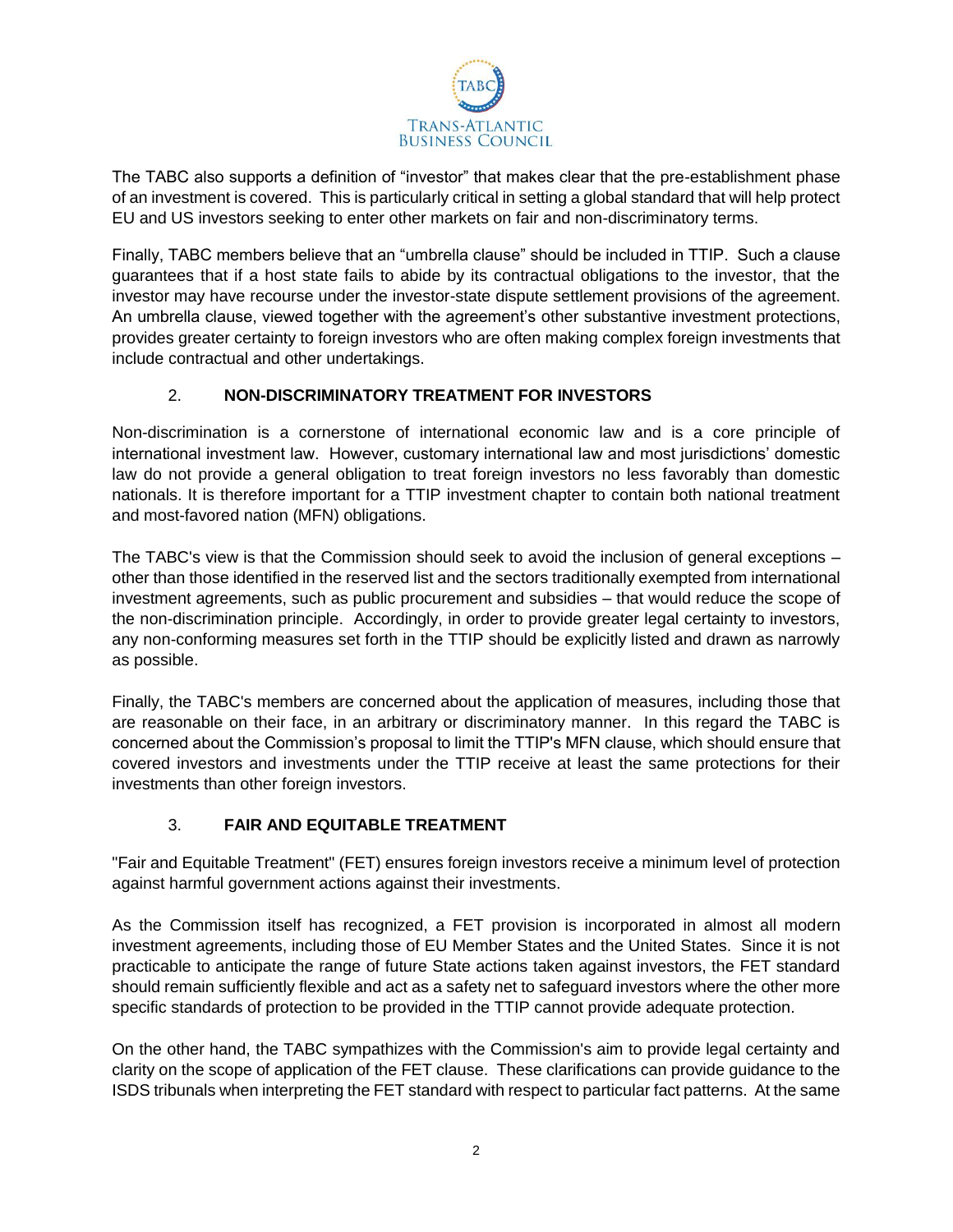

time, the TABC does not endorse the inclusion of a closed, exclusive list of State measures and actions that may be inconsistent with the TTIP's FET standard. Such an approach would not only run the risk of undermining the core investor protections afforded by the agreement but would also set a negative precedent in third country markets. Rather, the Commission may wish to provide illustrative examples of State measures and actions that are *de facto* inconsistent with the FET standard.

# 4. **EXPROPRIATION**

As stated in the Commission's consultation questionnaire, guarantees against expropriation are "at the core of any international investment agreement." The TABC supports strong protections in a TTIP investment chapter against all forms of expropriation, including both direct and indirect expropriation. The legal standard for this protection is well-established in investment treaties and ISDS jurisprudence and is part of customary international law: foreign investments shall not be expropriated except for a public purpose, on a non-arbitrary or discriminatory basis, with full due process, and with prompt, adequate and effective compensation.

The TABC is of the view that it is important that a TTIP investment chapter apply the same standard of protection for indirect expropriation as it does for direct expropriation. The TTIP's protection against indirect expropriation should encompass any covered investment, including intellectual property rights without qualification.

On the other hand, the TABC fully recognizes that reasonable State measures or actions that regulate investment may not necessarily constitute an expropriation; a fact specific inquiry is required in each instance. The TABC welcomes the opportunity to work with the Commission to develop a TTIP investment chapter that will provide greater clarity around when a State's reasonable measures may constitute an indirect expropriation by enumerating relevant factors to be considered. Such factors may include: (1) the economic impact of a measure; (2) the necessity and proportionality of the measure in order to achieve the public objective; and (3) whether the measure interfered with an investor's reasonable expectations, among others. A TTIP investment chapter need not carve out specific types of regulatory measures or provide for general exceptions to the scope of its expropriation protection.

# 5. **ENSURING THE RIGHT TO REGULATE AND INVESTMENT PROTECTION**

The TABC does not believe that the protection of foreign investment is at odds with a sovereign government's legitimate right to regulate in the public interest. With more than 1400 investment protection agreements in place, EU Member States' ISDS history suggests that the protections provided to foreign investors in these treaties have not circumscribed the flexibility of States to regulate. A TTIP investment chapter should continue the long-standing practice of many Member States and the United States by including strong foreign investment protections. Such protections serve both the host States and the foreign investors by supporting the promulgation and enforcement of well-designed, clear and efficient government regulations.

The TTIP should discourage government measures that are unreasonable or discriminatory. One of the over-arching objectives of a TTIP investment chapter should be to reduce the risk to investors of government measures that contain disguised restrictions that harmfully impact foreign investment.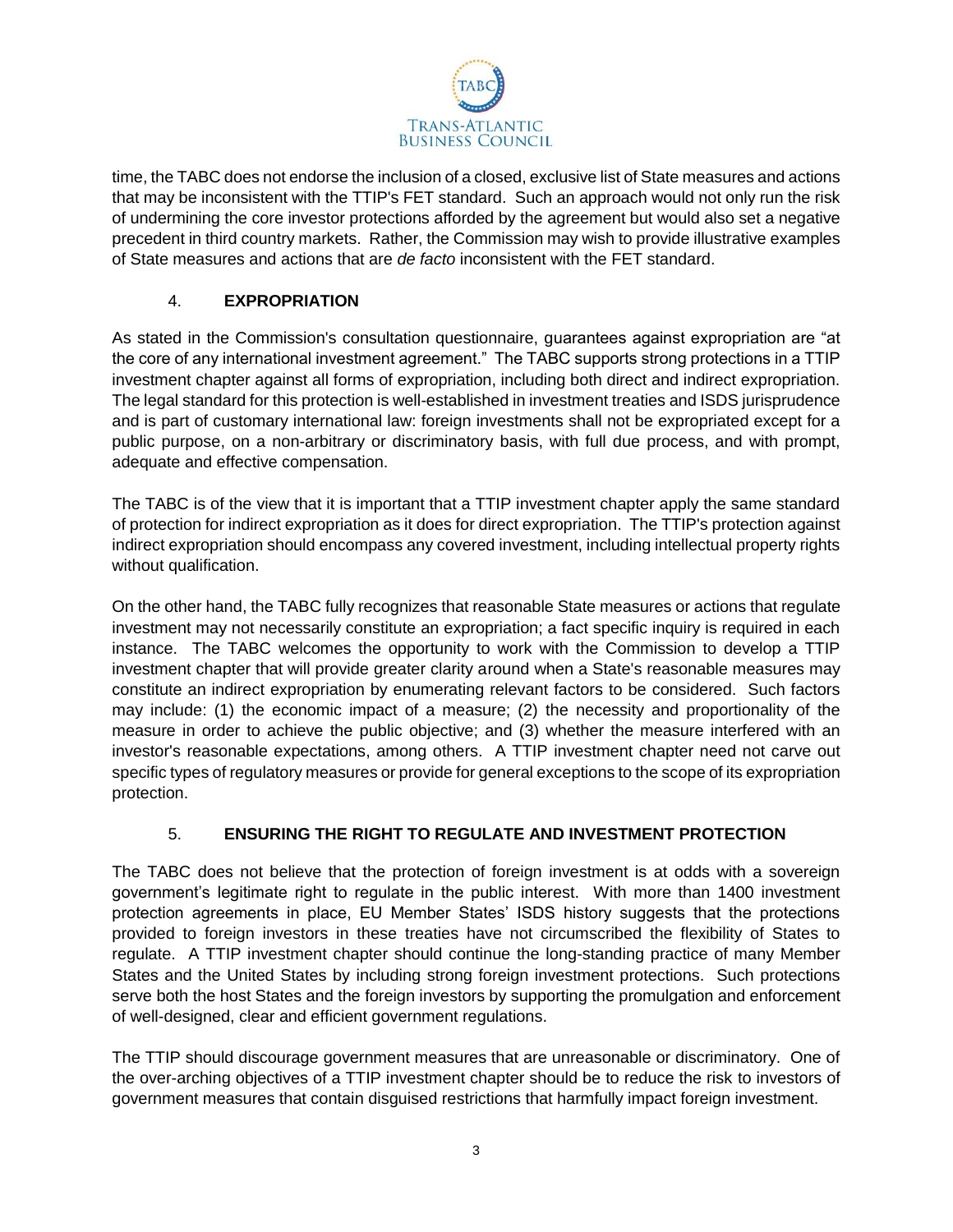

TABC supports an appropriate balance among the particular areas of substantive investment protection. The TABC opposes broad general exceptions such as those detailed in the reference text. Such broad exceptions would unduly diminish investment protections. The TTIP should establish a model for future bilateral and multilateral international investment agreements, and a long list of general exceptions would create the risk of diminishing the high standards of investment protection needed in future agreements.

General exceptions could increase uncertainty in a TTIP investment chapter. A ratified TTIP will apply for decades to come. In light of the changing landscape for foreign investment, a TTIP investment chapter should be flexible enough to permit the assessment of State regulatory measures based on their particular facts. Accordingly, the TABC is of the view that particularized concerns about State regulation should be addressed through clear definitions of key substantive protections, including, as discussed above, "FET," "expropriation" - both direct and indirect, and "national and MFN treatment," rather than through a list of general exceptions.

### 6. **TRANSPARENCY IN ISDS**

An important element of a TTIP investment chapter is to ensure transparency in the ISDS process. The TTIP is intended to be a model FTA. As transparency has increased in the ISDS system, it is important that the TTIP reflect these modern trends.

Consistent with efforts by ICSID and UNCITRAL to move toward greater transparency, the parties to an ISDS dispute and the tribunal should make available to the public the essential documents of the dispute, including: awards, decisions and orders of the tribunal; the pleadings of both parties to the dispute; pleadings of any non-disputing party or *amicus curiae* submissions; notice of arbitration and response to the notice of arbitration; any additional written statements or submissions; and expert reports and statements.

The public should have access to the key details of international investment disputes due to the inherently public nature of the State measures underlying ISDS cases but safeguarding companies' confidential business information. Updates on the progress and resolution of an ISDS case are important to keep the public informed of the status of these disputes and the consistency of State measures with international law. Moreover, increased transparency will promote increased certainty and coherence in the ISDS system and assist investors in their assessment of the climate for future investments.

The TABC also supports the ability of third parties to submit *amicus curiae* written submissions to ISDS tribunals, provided this does not interfere, nor cause undue delay, to the tribunal process. Allowing these third-party submissions enables tribunals to receive broader viewpoints with respect to the public policy issues at stake in a particular investment dispute. The TTIP thus should ensure that tribunals and Parties have sufficient discretion to permit third-party submissions and to accord them due weight. This approach will help to ensure that key stakeholders are able to participate meaningfully in the ISDS process.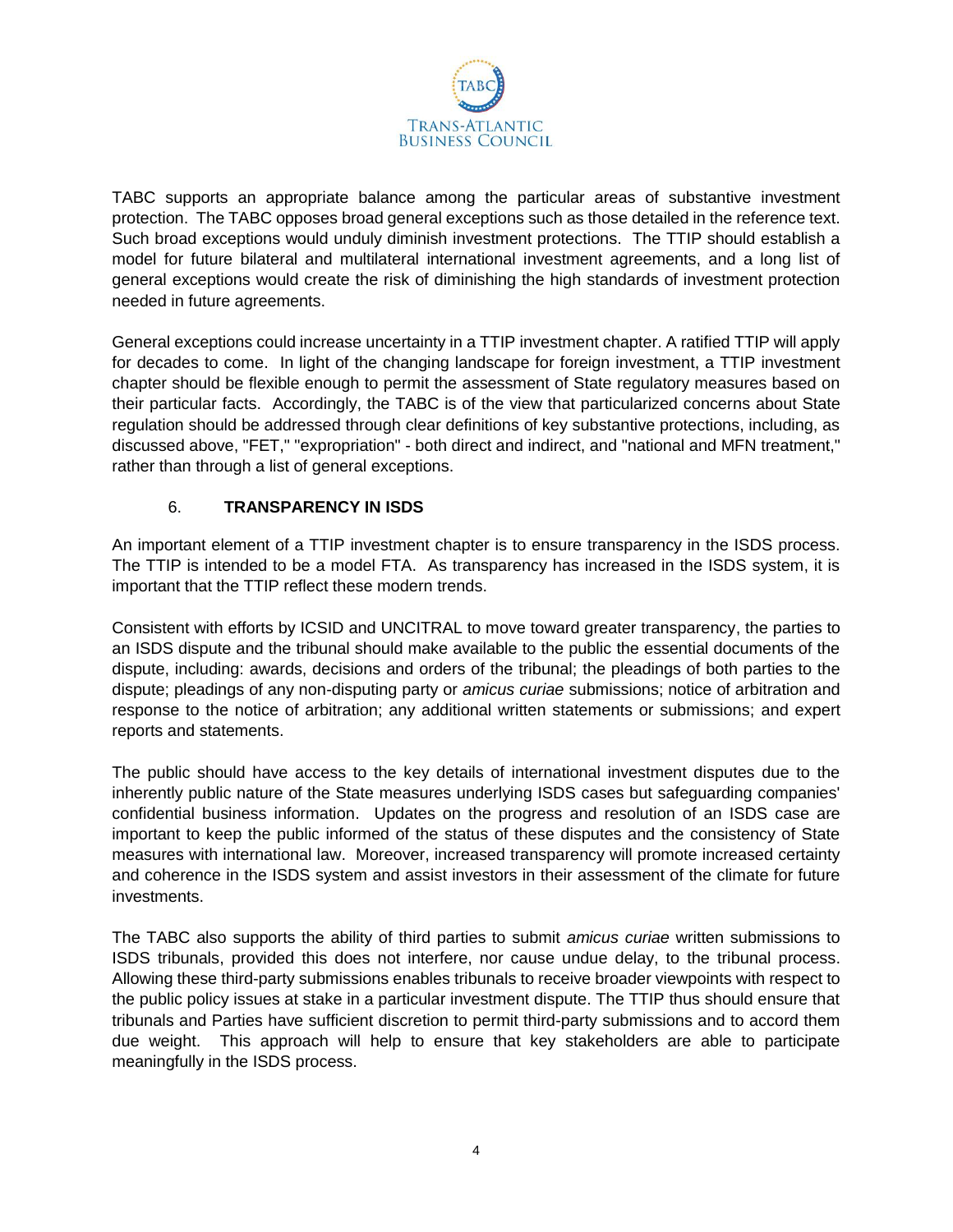

Finally, in considering the level of transparency to be required in ISDS proceedings, the Commission should balance the public's "right to know" with legitimate confidentiality issues. Tribunals must be permitted the latitude to promulgate reasonable rules to safeguard sensitive and confidential information from public dissemination. This is particularly the case with respect to business and commercial information such as trade secrets, internal financial information, and other proprietary and sensitive information (including but not limited to information protected by legal and/or accountant privilege).

### 7. **MULTIPLE CLAIMS AND RELATIONSHIP TO DOMESTIC COURTS**

The TABC agrees that a claimant should not receive more than one award for the same claim. We therefore support the Commission's desire to prohibit claimants from pursuing the same claims at the same time in domestic courts and before an international tribunal.

At the same time, TABC also believes it is important that investors not be prohibited from choosing whether to pursue claims before domestic courts or through ISDS. As the Commission itself notes, there may be times when domestic courts may favor the local government over the claimant. There may also be instances where certain investment treaty claims do not have a direct corollary under domestic law. Any obligations that essentially require a claimant to exhaust local remedies first would therefore be counter-productive and delay recourse to effective relief. Moreover, an investor should not be prohibited from withdrawing from domestic court proceedings in order to pursue ISDS.

TABC would also like to note that while we have no objections to a cooling-off period, 180 days seems excessive. We believe a 90 day period would be more appropriate.

### 8. **ARBITRATOR ETHICS, CONDUCT AND QUALIFICATIONS**

It is essential to the integrity of the ISDS process that arbitrators be held to the highest ethical standards. We therefore support concrete suggestions that would provide additional guidance for the ethical conduct of arbitrators, including independence and impartiality. We appreciate the Commission's reference to the development of a "Code of Conduct" but are not in a position to endorse this code absent more specifics. It is worth noting that the International Bar Association already maintains Guidelines on Conflicts of Interest in International Arbitration, and we recommend that if the Commission does seek to develop its own Code, it takes these Guidelines into account.

We also urge the Commission to take precautions to ensure that any ethical guidelines are not abused by those who might disagree with an arbitrator's judgment. For that reason, remedies for any breach of a code of conduct would need to be appropriately tailored and not result in an automatic reversal of a judgment.

TABC would also discourage the creation of an approved list of arbitrators. Predetermined, closed lists of arbitrators have proven problematic in practice. ICSID, for example, has difficulty keeping the list updated, and since no one can anticipate which disputes may arise, the arbitrators are chosen in a relative vacuum. Also, to the extent potential conflicts are a concern and there is an interest in seeing a diverse pool of arbitrators in ISDS disputes, a closed list can unfortunately limit the options available to the parties.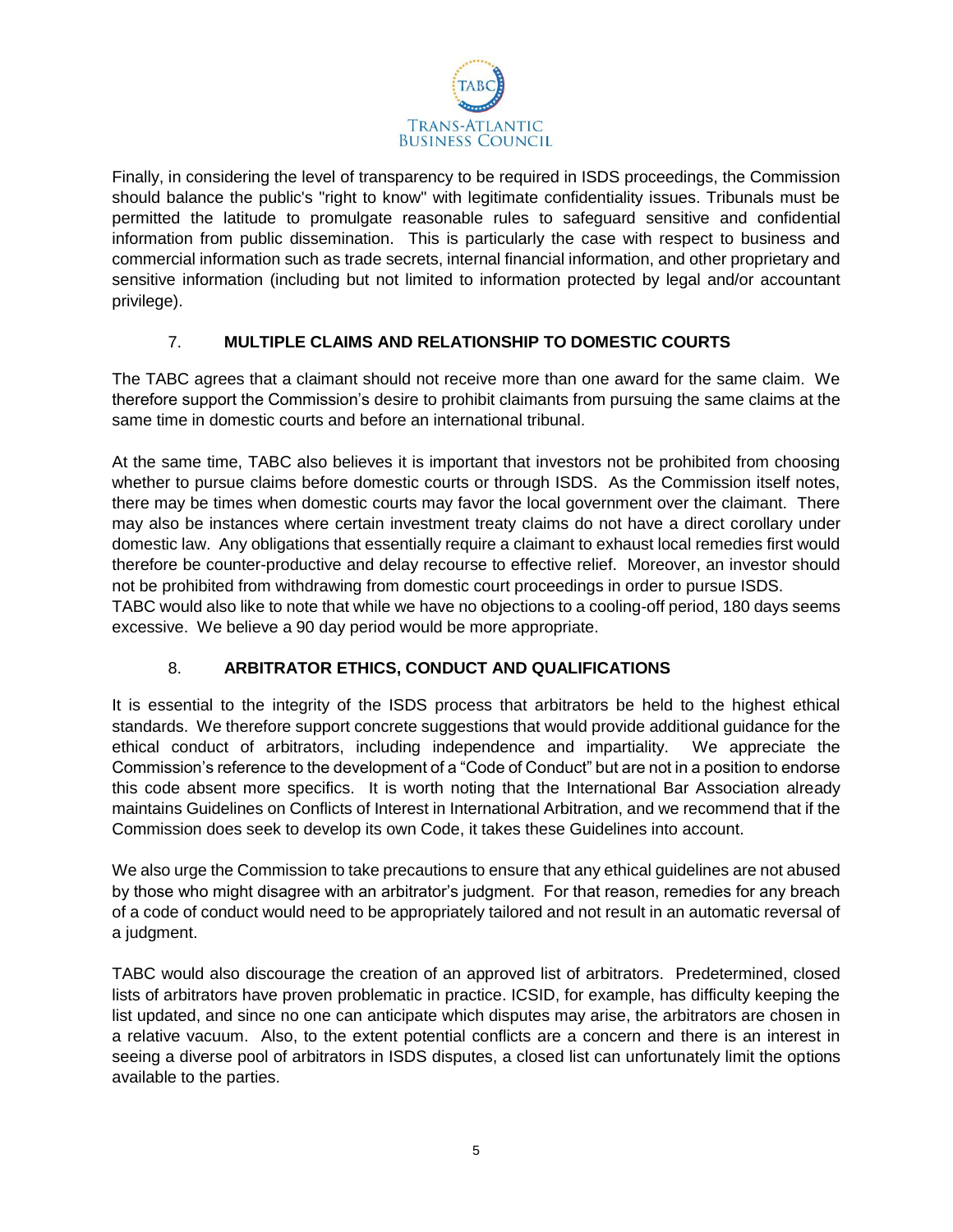

Finally, TABC also suggests specific qualification requirements for arbitrators, such as experience in "international law and international investment law and, if possible, experience in international trade law and international dispute resolution," are not necessary.

## 9. **REDUCING THE RISK OF FRIVOLOUS AND UNFOUNDED CASES**

It is appropriate for investment treaties to include rules on the dismissal of frivolous claims. The ICSID Arbitration Rules, for example, provide for expedited dismissal of such claims. Such rules, however, should not be so restrictive as to serve as a barrier or disincentive to pursuing justified investor claims under TTIP.

TABC strongly opposes a blanket "loser pays" rule. Many cases are difficult and complex, and losing a case does not necessarily mean that the loser should bear all costs. We believe the better practice is to provide the tribunal with discretion to determine fees and costs.

# 10. **ALLOWING CASES TO PROCEED (FILTER)**

As the Commission itself notes, some investment agreements have introduced mechanisms granting the regulators of the Parties to the agreement the possibility to intervene, particularly in cases that involve measures taken for prudential reasons. While TABC supports efforts to protect the integrity of the financial system, we also oppose any sector specific or product carve outs. As such, we believe that any use and scope of a filter for prudential measures must be carefully defined and circumscribed so as not to sweep in legitimately covered activity.

# 11. **GUIDANCE BY THE PARTIES (THE EU AND THE US) ON THE INTERPRETATION OF THE AGREEMENT**

TABC is generally supportive of the Commission's proposed approach. We do not have concerns about general guidance being provided by the parties so long as it is clear that any guidance would not be retroactive, i.e., it would not apply to existing cases filed before the interpretation issues.

# 12. **APPELLATE MECHANISM AND CONSISTENCY OF RULINGS**

TABC is not convinced that an appellate mechanism is necessary, and there are a lot of questions about how such a mechanism would operate and be constituted within the confines of a single investment agreement. Absent greater details about how such a mechanism would work, we would request that the Commission provide additional guidance about how such a mechanism would work in practice before moving forward with any such proposal.

### 13. **GENERAL ASSESSMENT**

ISDS is an integral part of any modern investment treaty. It provides an efficient and neutral forum for the resolution of disputes arising out of foreign investment. ISDS and the substantive protections in an investment treaty also greatly increase legal certainty and minimize risk when an investor is assessing whether to invest in a particular foreign market. Therefore, the TABC is strongly of the view that ISDS should be included in a TTIP investment chapter.